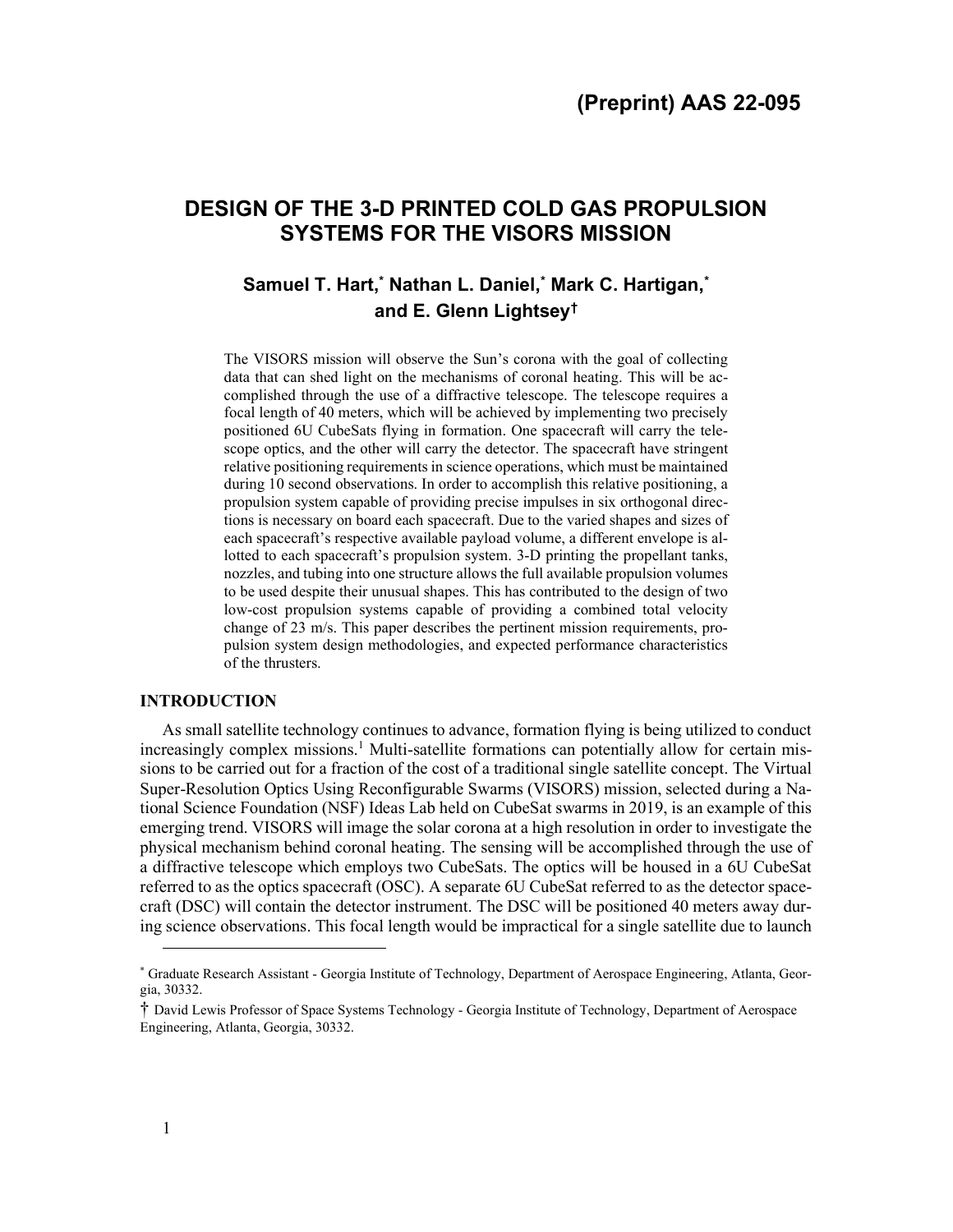vehicle size constraints, but through precise relative positioning, VISORS aims to accomplish its scientific goals while occupying only a combined 12U launch volume. The spacecraft relative positioning during observations is shown in Figure 1.



Figure 1. Spacecraft Alignment During Observation.<sup>2</sup>

The relative position will be controlled using a cold gas propulsion system on each CubeSat that will provide precise impulses in six orthogonal directions. The design allows for maneuvering without altering the instrument pointing during observations. The propulsion systems will also transfer the spacecraft between their science and standby orbits. The science orbit is used during observation and requires substantial propellant usage to maintain. The standby orbit positions the spacecraft such that their orbits are passively safe and requires less propellant usage.<sup>2</sup>

The technologies employed in these 3-D printed CubeSat propulsion systems have heritage from NASA's BioSentinel and the DOD's ASCENT missions.<sup>3</sup> The Space Systems Design Lab (SSDL) at the Georgia Institute of Technology (GT) provided similar cold gas thrusters for both of these missions. BioSentinel is scheduled to fly on the first launch of the Space Launch System (SLS), which is expected to occur in 2022. Using lessons learned from these heritage designs, the VISORS propulsion systems have been designed to be cost-effective and volumetrically efficient.

### PROPULSION SYSTEM DESIGN

The propulsion systems selected for this mission use a two-tank design. The main tank stores the majority of the propellant as a saturated liquid/vapor mixture. Storing the propellant in this manner is volumetrically efficient, and traditionally these systems have been limited by volume.<sup>4</sup> For this same reason, R236FA is used as the propellant due to its high volumetric specific impulse.<sup>5</sup> The volumetric specific impulse differs from the generally referenced specific impulse in that it refers to the amount of impulse achieved per unit volume of propellant rather than per unit mass.

A second tank, referred to as the plenum, contains only vapor. The plenum ensures that no liquid is allowed to escape through the nozzles, which would be detrimental to system performance. The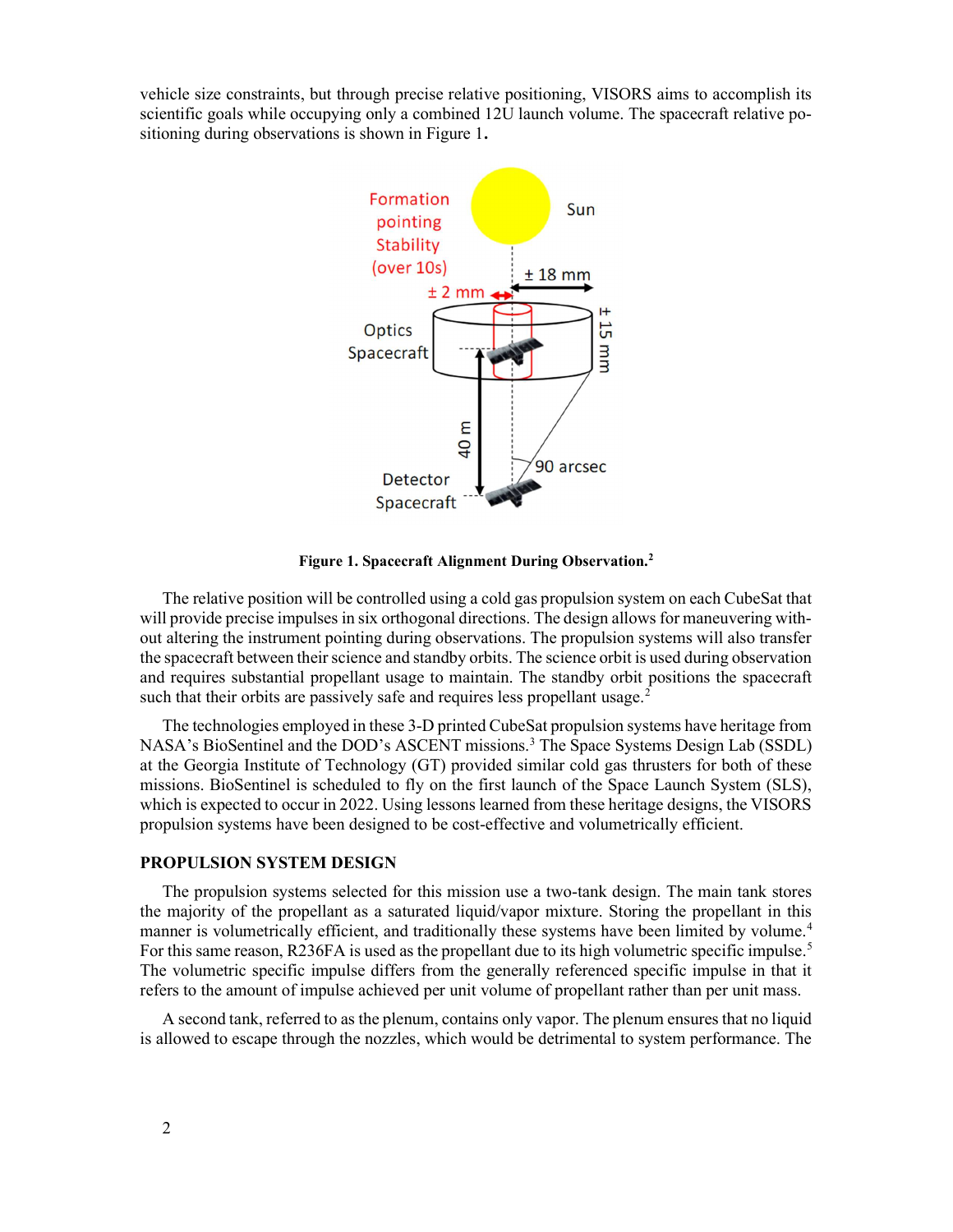amount of time the system can continuously fire is determined by the amount of vapor contained within the plenum. When the plenum pressure drops below a certain value, it must be refilled by a solenoid valve connecting it to the main tank. A large plenum would allow for extended continuous firing of the thruster, but the plenum stores propellant inefficiently and directly impacts the space available for propellant storage in the main tank. For this reason, a balance must be struck between the size of the plenum and the size of the main tank. In addition to allowing for complete usage of available volume, 3-D printing enables easy trades between plenum and main tank size during the design phase and a simplified assembly procedure.

The tanks, nozzles, and tubing are all 3-D printed as a single component using stereolithography (SLA). This component is made of SOMOS PerFORM and will be referred to as the structure. SLA is a process which is given slices of a digital model broken into parallel layers fractions of a millimeter thick; then, the machine uses a laser maneuvered by mirrors to selectively cure resin – in this case, PerFORM – layer-by-layer.<sup>6</sup> Designing for additive manufacturing is not as intuitive as for traditional machining, and SLA introduces additional complexities.

Since resin starts as a liquid, complex fluid interactions occur which may affect the way in which material is cured. To hold partially printed areas in place, support structure is intelligently generated and printed in such a way to break away easily post-printing. Due to the intricate internal geometry in the structure, it is imperative that no support is generated internally, requiring complex print orientations. This presents a trade-off between the requirement for no internal supports and impacts to quality that arise from complex orientations.

Tolerancing on printed parts is a function of many variables, such as layer thickness, resin used, and exposure time. As a result, careful consideration of each interface is imperative when designing parts to fit closely and with a vacuum seal against the printed structure. Tighter print tolerances can be obtained with successive refinement of slicer parameters print-to-print; however, this may be infeasible for many projects due to budget constraints. Therefore, tolerances on the 3-D printed structure were designed to be at least twice the amount applied to the machined parts used elsewhere in the system.

Machined manifold blocks allow the propulsion systems' controller boards, valves and sensors to be connected to the structure. O-rings are used to provide seals between the manifolds and the structure. To this extent, this system is similar to those utilized on the heritage missions.<sup>3</sup> The exact design of the system has been shaped by requirements flowed down from the challenging guidance navigation and control (GNC) requirements of the mission.

## System Requirements

The VISORS mission concept of operations imposes several requirements on the propulsion systems; the first of which is the requirement that the systems be able to provide thrust in six orthogonal directions. This is necessary because the DSC and OSC must maintain a precise relative position while also maintaining their pointing. Providing thrust in six orthogonal directions negates the need to adjust the spacecraft attitude during maneuvers.

Another key requirement imposed is the shape and size of the systems. The DSC and OSC propulsion systems are allotted volumes of approximately 0.9U and 1.1U. The volumes are shown in Figures 2 and 3, respectively.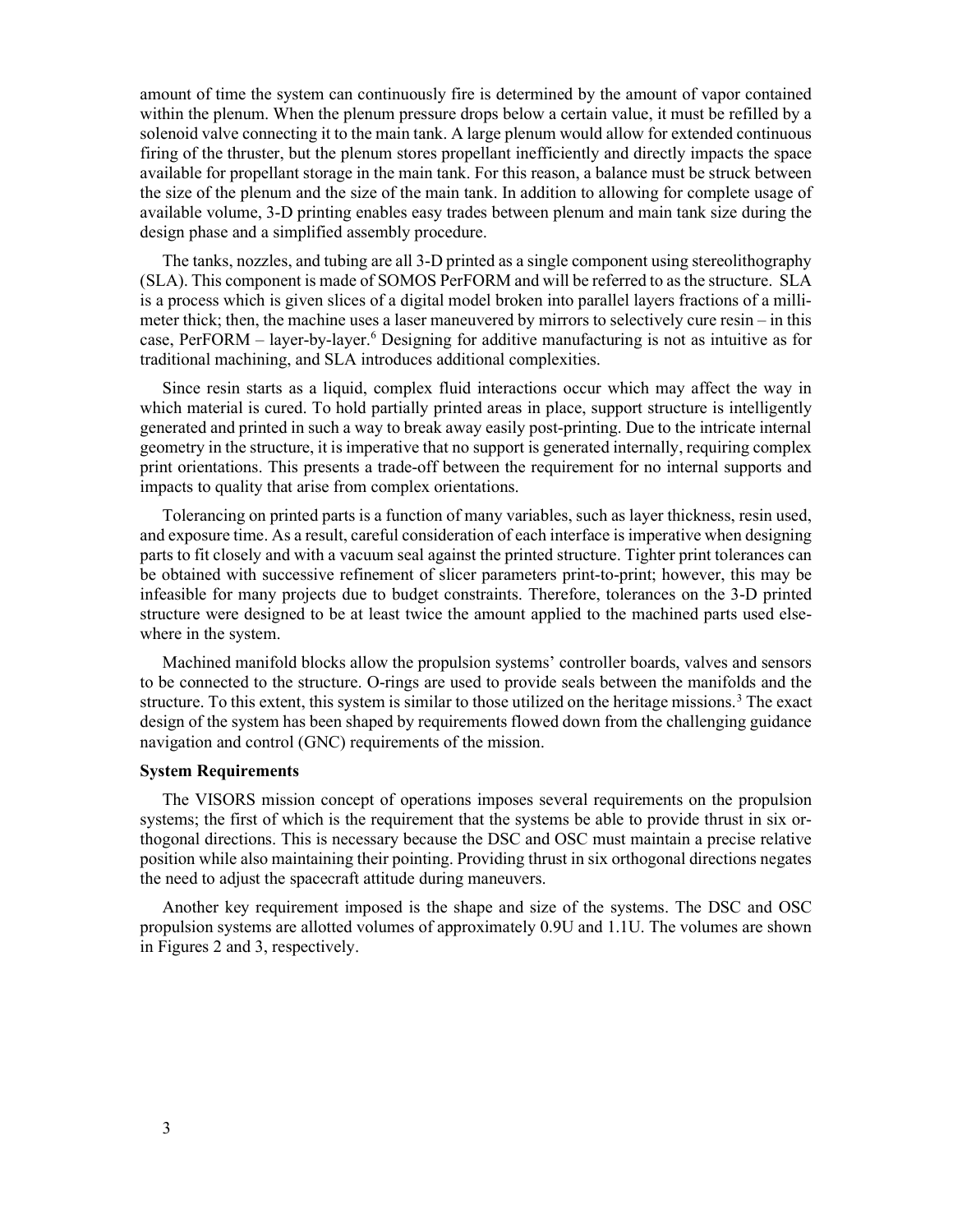

Figure 2. Allotted DSC Propulsion System Volume.



Figure 3. Allotted OSC Propulsion System Volume.

The unusual shape of the DSC volume is due to the presence of an additional star tracker on board the DSC, which is needed to meet the mission's pointing requirements. This star tracker reduces the available space for propellant storage significantly.

The mission's stringent relative positioning requirements, which can be seen in Figure 1, also lead to a strict minimum impulse bit requirement of 1 mN·s for the propulsion system. This requirement ensures that the necessary small changes in spacecraft velocity and position can be made.

Additionally, the VISORS mission lifetime is limited in part by the amount of propellant that can be stored in the propulsion systems. When the two spacecraft are no longer capable of performing maneuvers, no further science observations can be made by the instrument. For this reason, a minimum total delta V requirement of 10 m/s combined across the two systems has been levied on the design. While this is the minimum acceptable value, any additional capability could lead to an increased mission lifetime and a higher probability of mission success. The design is therefore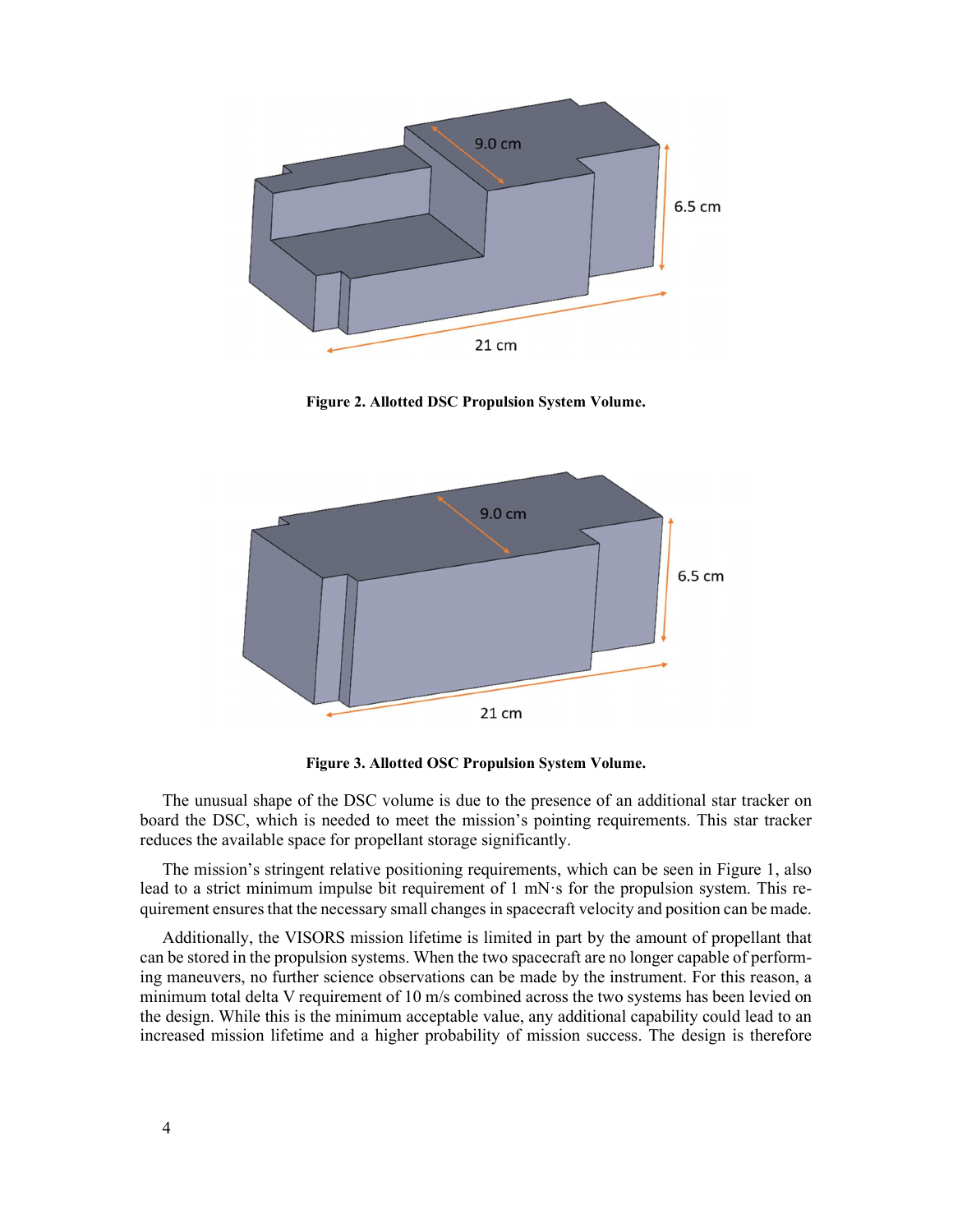intended to maximize the propellant mass while staying within the allotted volume. This has led to unusually shaped systems that could only be reasonably produced through additive manufacturing.

## Design and Performance

The propulsion systems are functionally identical aside from their printed structures. This includes the driving electronics, valves, and sensors. The mounting and interfacing hardware is also identical, which leads to a configurable design that varies only in the printed structure. This simplifies the overall design and integration of the systems.

A diagram of the fluid flow paths through each propulsion system is shown in Figure 4.



Figure 4. Fluid Flow Schematic with Pressure Transducers and Thermistors Labeled P and T, Respectively.

The main tank holds the majority of the propellant as a saturated mixture. This tank has two fill ports, which allow the thruster to be filled without the use of a pump system. A pressure transducer and thermistor are integrated into each tank. The sensors on the main tank allow for health and status monitoring. These sensors can also be used to indicate when the main tank ceases to hold any liquid propellant, serving as a warning of critically low propellant mass. Since performance of the system varies with temperature, the sensors in the plenum are needed to determine the required firing time to achieve a given impulse. Data from these sensors are also used to determine when to refill the plenum and to estimate total propellant usage throughout the mission lifetime. The tanks are connected by a solenoid valve so that the plenum can be refilled from the main tank. From the plenum, six separate solenoid valves direct propellant to their respective nozzles where the propellant is expanded through a de Laval nozzle to generate thrust.

The as-designed propulsion system assemblies are shown in Figures 5 and 6.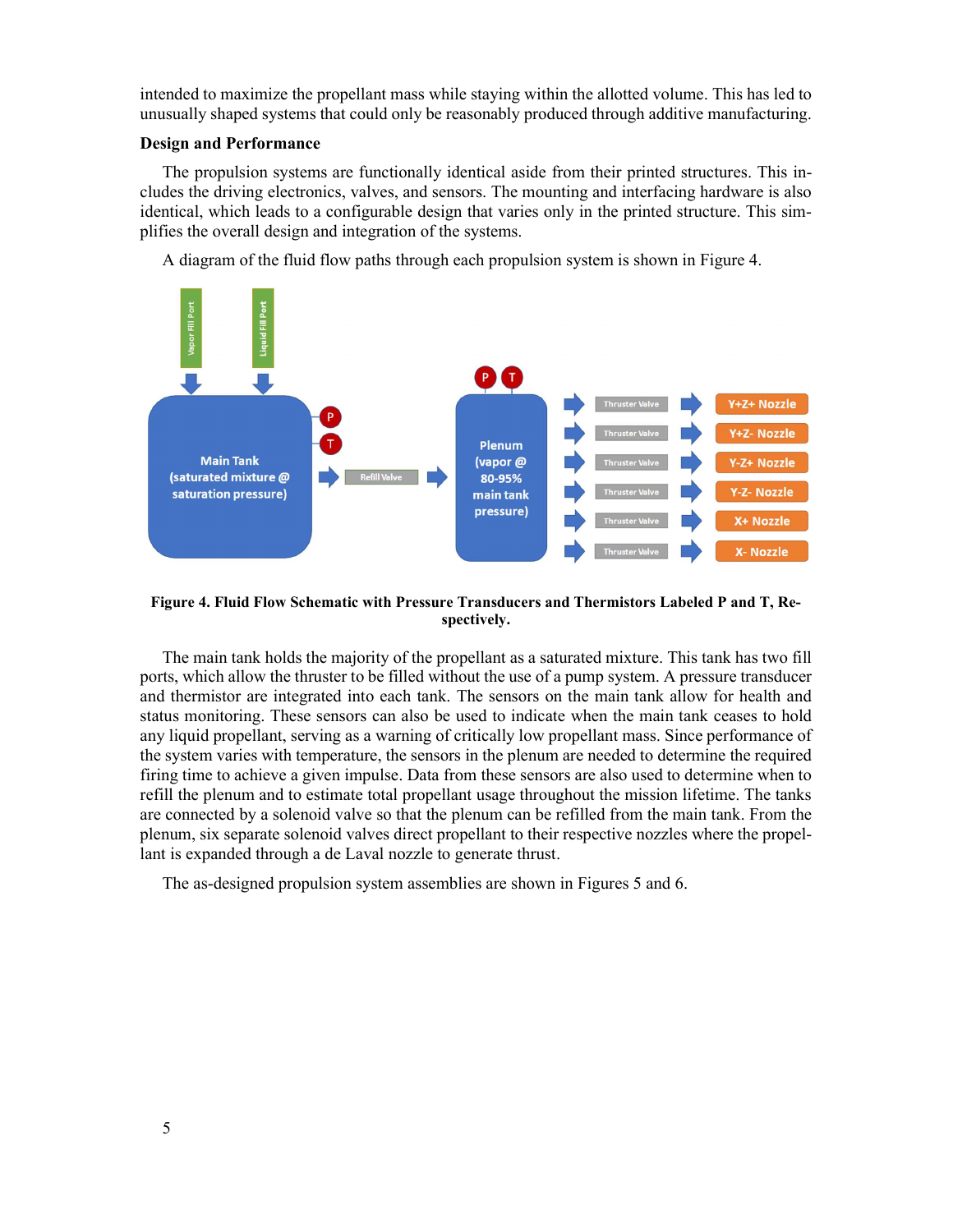

Figure 5. OSC Propulsion System.



Figure 6. DSC Propulsion System.

The solenoid valves are shown in yellow. The driving electronics, mounted directly above the valves, are shown in brown. These components are mounted to traditionally machined stainless steel manifold blocks. Fluid is able to flow through the 3-D printed tubing within the structure, into the manifold blocks, through the valves, and then out of the opposite manifold block. From there, the propellant carries on through additional 3-D printed tubing and out through the nozzle. The manifolds allow the valves to interface with the printed structure without threading into the plastic.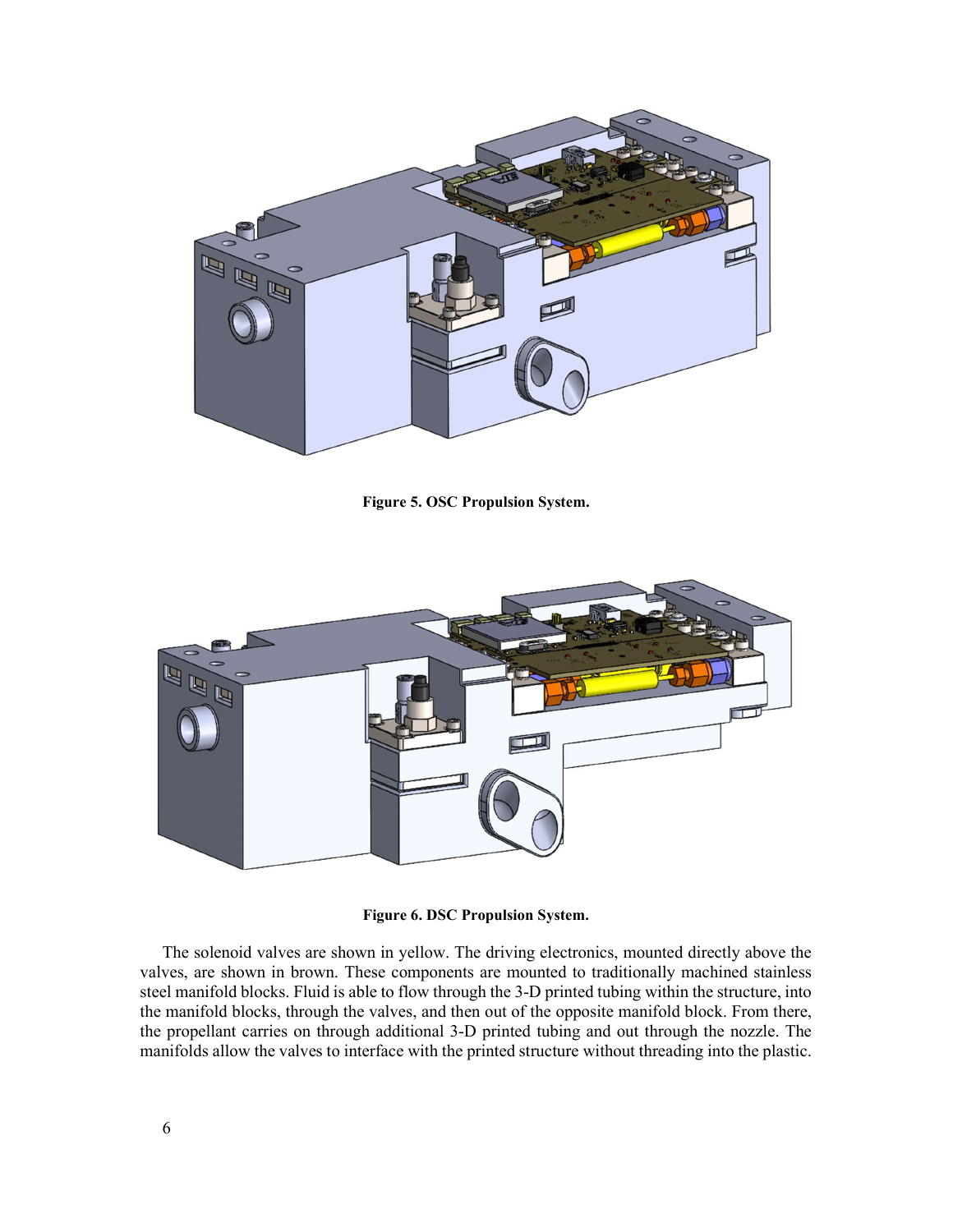The manifolds themselves are secured through the use of steel backplates, seen below the manifolds. Through holes are printed into the structure, which allow bolts to interface with just the steel manifolds and backplates. This is beneficial as the plastic structure is not suitable for threading.

The sensors and fill ports can be seen at the front center and rear left on Figures 5 and 6. The printed structure, including the nozzles, tanks, and tubing, is shown in gray. The nozzles are mirrored to the sides of the system that are not shown. This nozzle configuration is necessary because the propulsion unit only has access to five faces of the spacecraft. While it would be ideal to have a nozzle positioned on each of the six faces of the spacecraft, this is not feasible due to placement constraints. The design shown here was deemed to be the best alternative. Due to the nozzle positioning, the system will inherently impart moments on the spacecraft when firing, but analysis has shown that this can be compensated for though appropriate maneuver planning. As shown, the full allotted volume is utilized for both systems. This enables each spacecraft to maximize the available propellant storage volume.

The expected system performance specifications are shown in Table 1.

|                              | <b>DSC</b> Propulsion<br>System | <b>OSC</b> Propulsion<br>System |
|------------------------------|---------------------------------|---------------------------------|
| Wet Mass (kg)                | 1.28                            | 1.54                            |
| Dry Mass $(kg)$              | 1.03                            | 1.12                            |
| $\Delta V$ (m/s)             | 8.4                             | 14.6                            |
| Minimum Impulse Bit $(mN·s)$ | $0.2$ (nominally)               |                                 |

#### Table 1. System Performance.

As would be expected from its larger volume, the OSC propulsion system has a larger mass. The majority of this additional mass is in the form of propellant. The larger propellant mass ratio is achieved because no additional "startup costs," such as additional volumes occupied by valves or the plenum, are incurred. This allows nearly all of the additional volume to be allotted to the size of the main tank.

The propulsion systems are capable of providing a minimum impulse bit of  $0.2 \text{ mN}$  s at nominal operating temperature, outperforming the required  $1 \text{ mN·s}$  requirement. Additionally, the two systems together are capable of providing more than double the required 10 m/s of total velocity change. This will allow for a larger number of propulsive maneuvers to be made, potentially leading to a longer mission lifetime and a higher chance of mission success.

Prior to manufacturing, the tank designs were tested using finite element analysis (FEA) to confirm their viability for flight. The systems were designed to withstand two and a half times the maximum expected operating pressure during nominal mission operations, which corresponds to 1460 KPa experienced by the main tank, plenum, and piping. For simplicity, only the two highestload circumstances both units will experience were analyzed – these were determined to be launch and on-orbit during a maneuver.

During launch, only the main tanks will be pressurized; however, they will experience extreme static and vibrational loading (approximated to a rough upper bound of 50 times Earth's surface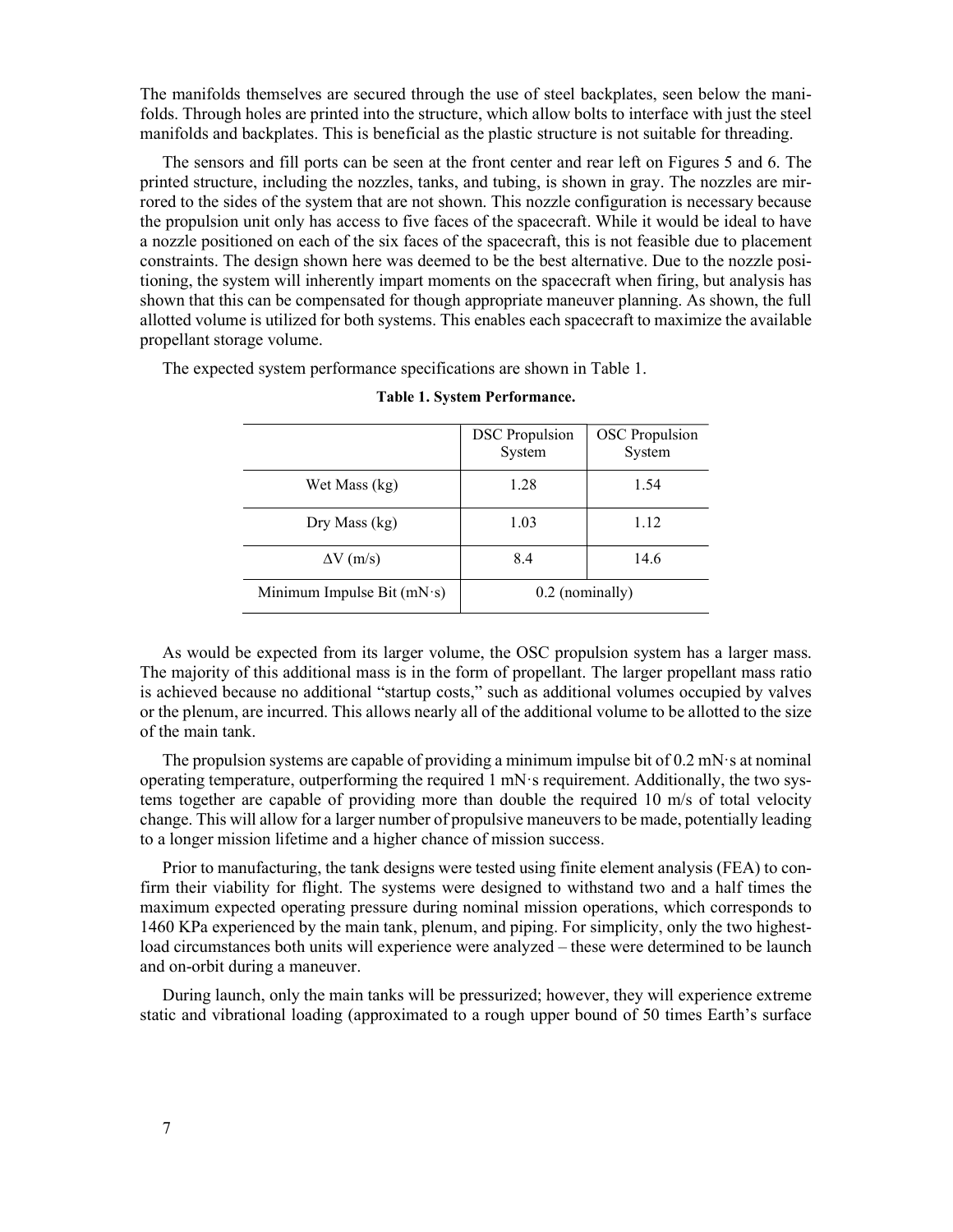gravity). Interestingly, this loading generates an order of magnitude less stress than pressurization of the propellant.

During an on-orbit maneuver there is the possibility of all internals being pressurized – this includes the main tank, plenum, piping, and nozzles. Therefore, pressure was applied to all of these surfaces. Judging from the results shown in Figures 7-10, the DSC and OSC both experience slightly greater stress in the on-orbit cases, but still remain under the yield strength of SOMOS PerFORM (80 MPa) with a 2.5 Factor of Safety.<sup>7</sup> More precise numbers can be found in Table 2 below.

| Tensile Strength (MPa)          |           | 80         |
|---------------------------------|-----------|------------|
| Maximum Expected Pressure (KPa) |           | 584 @ 50°C |
| Factor of Safety                |           | 2.5        |
| <b>Maximum Stress</b>           | DSC (MPa) | 71.2       |
|                                 | OSC (MPa) | 76.5       |

Table 2. Finite Element Analysis (FEA) Performance.



Figure 7. FEA Results, OSC in Launch Configuration.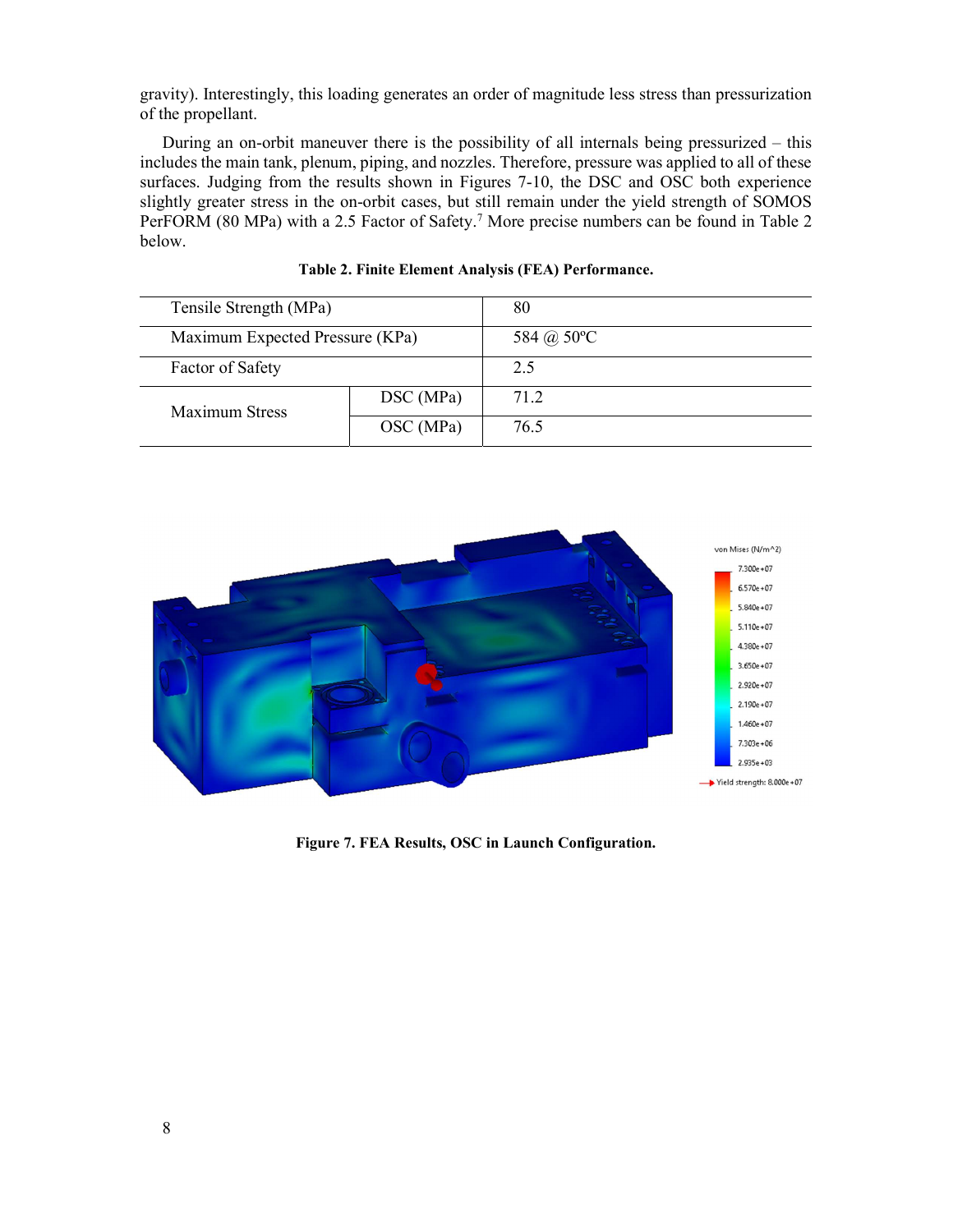

Figure 8. FEA Results, OSC in On-Orbit Configuration.



Figure 9. FEA Results, DSC in Launch Configuration.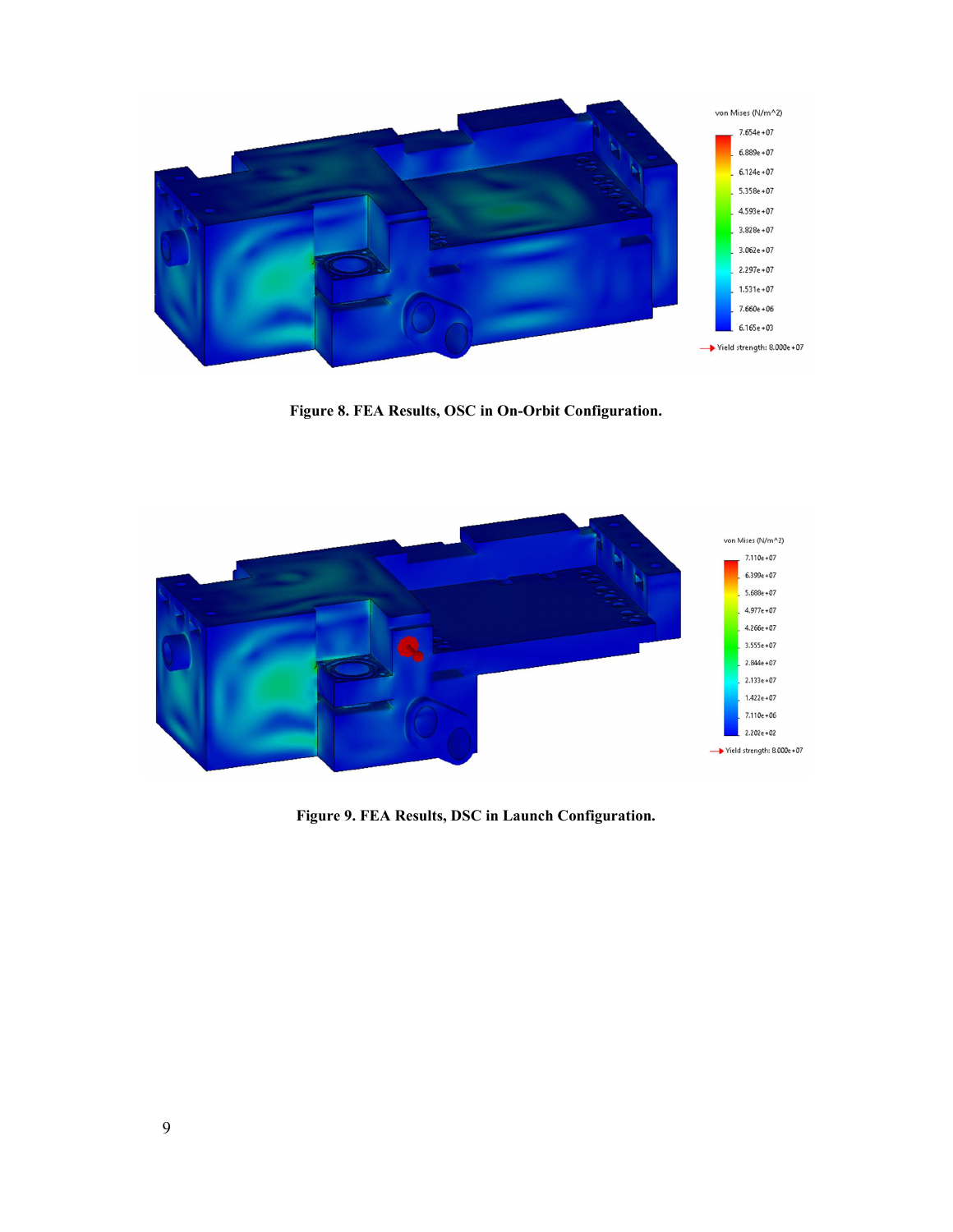

Figure 10. FEA Results, DSC in On-Orbit Configuration.

As seen in Figures 7-10, the majority of stress concentrations are along the large walls near the main tank. Additional stress concentration points are found internal to the structure near these locations. Cylindrical beams have been designed into the tanks in order to provide additional structural support to these walls. This method showed significant reduction in stress concentrations with minimal impact on total propellant volume.

## NEXT STEPS

With the design of the propulsion systems completed, the next step will be to build an engineering design unit (EDU) of each propulsion unit. The designs of the electronics and software have heritage from previously delivered systems, but the 3-D printed structures will need to be tested substantially to verify performance. Additional environmental testing will be performed on all components of the systems. Assembly and testing of these EDUs is scheduled to be completed in the spring of 2022. After EDU testing is complete, the flight units will be assembled and tested. The flight units will then be integrated with the spacecraft, with a spacecraft delivery date set for 2023.

## **CONCLUSION**

3-D printed cold gas propulsion systems have been designed for each of the two 6U CubeSats that are used on the VISORS mission. These systems build upon heritage from past systems that were developed by the GT SSDL. They have been designed specifically to meet the challenging relative positioning requirements of the VISORS mission. The propulsion systems provide a combined 23 m/s of velocity change, exceeding the mission requirements and allowing for more maneuvers and a possible extended mission lifetime. Work will continue on both systems, with flight unit delivery scheduled for 2022 and spacecraft delivery scheduled for 2023.

## ACKNOWLEDGMENTS

This material is based upon work supported by the National Science Foundation Graduate Research Fellowship under Grant No. DGE-2039655.

This material is based upon work supported by the National Science Foundation under Award No. 1936663.